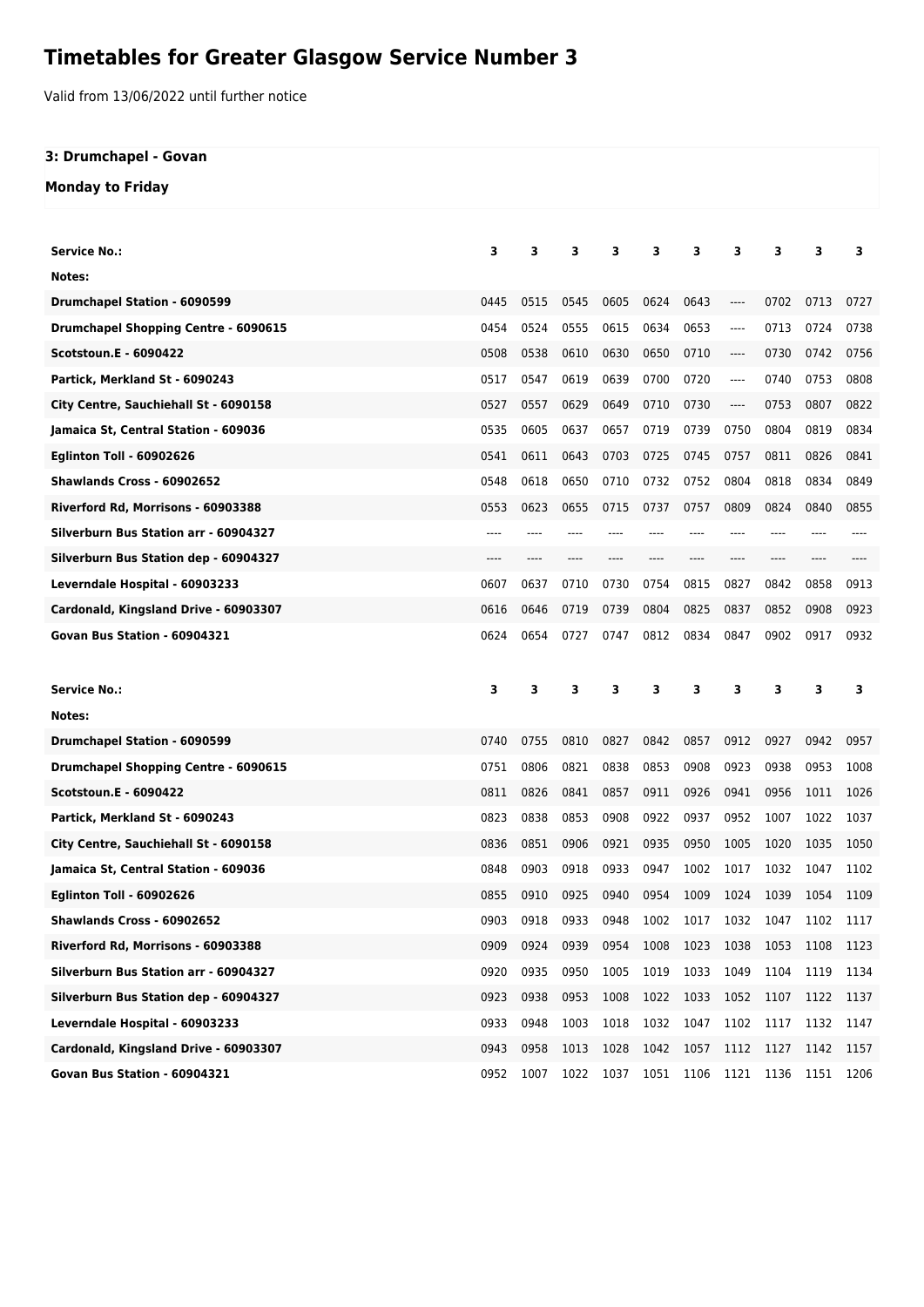| <b>Service No.:</b>                                                   |              |              | 3            | 3            | з            | з    | з            | 3            | з            | 3    | 3            | 3            |
|-----------------------------------------------------------------------|--------------|--------------|--------------|--------------|--------------|------|--------------|--------------|--------------|------|--------------|--------------|
| Notes:                                                                |              |              |              |              |              |      |              |              |              |      |              |              |
| <b>Drumchapel Station - 6090599</b>                                   |              |              | 1012         | 1027         | 1042         | 1057 | 1112         | 1127         | 1142         | 1157 | 1212         | 1227         |
| <b>Drumchapel Shopping Centre - 6090615</b>                           |              |              | 1023         | 1038         | 1053         | 1108 | 1123         | 1138         | 1153         | 1208 | 1223         | 1238         |
|                                                                       |              |              | 1041         |              | 1111         |      |              |              | 1211         |      |              |              |
| <b>Scotstoun.E - 6090422</b>                                          |              |              |              | 1056         |              | 1126 | 1141         | 1156         |              | 1226 | 1241         | 1256         |
| Partick, Merkland St - 6090243                                        |              |              | 1052         | 1107         | 1122         | 1137 | 1152         | 1207         | 1222         | 1237 | 1252         | 1307         |
| City Centre, Sauchiehall St - 6090158                                 |              |              | 1105         | 1120         | 1135         | 1150 | 1205         | 1220         | 1235         | 1250 | 1305         | 1320         |
| Jamaica St, Central Station - 609036                                  |              |              | 1117         | 1132         | 1147         | 1202 | 1217         | 1232         | 1247         | 1302 | 1317         | 1332         |
| <b>Eglinton Toll - 60902626</b>                                       |              |              | 1124         | 1139         | 1154         | 1209 | 1224         | 1239         | 1254         | 1309 | 1324         | 1339         |
| Shawlands Cross - 60902652                                            |              |              | 1132         | 1147         | 1202         | 1217 | 1232         | 1247         | 1302         | 1317 | 1332         | 1347         |
| Riverford Rd, Morrisons - 60903388                                    |              |              | 1138         | 1153         | 1208         | 1223 | 1238         | 1253         | 1308         | 1323 | 1338         | 1353         |
| Silverburn Bus Station arr - 60904327                                 |              |              | 1149         | 1204         | 1219         | 1234 | 1249         | 1304         | 1319         | 1334 | 1349         | 1404         |
| Silverburn Bus Station dep - 60904327                                 |              |              | 1152         | 1207         | 1222         | 1237 | 1252         | 1307         | 1322         | 1337 | 1352         | 1407         |
| Leverndale Hospital - 60903233                                        |              |              | 1202         | 1217         | 1232         | 1247 | 1302         | 1317         | 1332         | 1347 | 1402         | 1417         |
| Cardonald, Kingsland Drive - 60903307                                 |              |              | 1212         | 1227         | 1242         | 1257 | 1312         | 1327         | 1342         | 1357 | 1412         | 1427         |
| Govan Bus Station - 60904321                                          |              |              | 1221         | 1236         | 1251         | 1306 | 1321         | 1336         | 1351         | 1406 | 1421         | 1436         |
|                                                                       |              |              |              |              |              |      |              |              |              |      |              |              |
|                                                                       |              |              |              |              |              |      |              |              |              |      |              |              |
| <b>Service No.:</b>                                                   |              |              | 3            | 3            | 3            | 3    | 3            | 3            | 3            | 3    | 3            | 3            |
| Notes:                                                                |              |              |              |              |              |      |              |              |              |      |              |              |
| Drumchapel Station - 6090599                                          |              |              | 1242         | 1257         | 1312         | 1327 | 1342         | 1357         | 1412         | 1426 | 1440         | 1455         |
| <b>Drumchapel Shopping Centre - 6090615</b>                           |              |              | 1253         | 1308         | 1323         | 1338 | 1353         | 1408         | 1423         | 1437 | 1451         | 1506         |
| <b>Scotstoun.E - 6090422</b>                                          |              |              | 1311         | 1326         | 1341         | 1356 | 1411         | 1426         | 1441         | 1455 | 1509         | 1524         |
| Partick, Merkland St - 6090243                                        |              |              | 1322         | 1337         | 1352         | 1407 | 1422         | 1437         | 1452         | 1506 | 1520         | 1535         |
| City Centre, Sauchiehall St - 6090158                                 |              |              | 1335         | 1350         | 1405         | 1420 | 1435         | 1450         | 1505         | 1519 | 1534         | 1549         |
| Jamaica St, Central Station - 609036                                  |              |              | 1347         | 1402         | 1417         | 1432 | 1447         | 1502         | 1517         | 1532 | 1547         | 1602         |
| <b>Eglinton Toll - 60902626</b>                                       |              |              | 1354         | 1409         | 1424         | 1439 | 1454         | 1509         | 1524         | 1539 | 1554         | 1609         |
| Shawlands Cross - 60902652                                            |              |              | 1402         | 1417         | 1432         | 1447 | 1502         | 1517         | 1532         | 1547 | 1603         | 1618         |
| Riverford Rd, Morrisons - 60903388                                    |              |              | 1408         | 1423         | 1438         | 1453 | 1508         | 1523         | 1538         | 1553 | 1609         | 1624         |
| Silverburn Bus Station arr - 60904327                                 |              |              | 1419         | 1434         | 1449         | 1504 | 1519         | 1534         | 1549         | 1604 | 1621         | 1636         |
|                                                                       |              |              |              |              |              |      |              |              |              | 1606 |              |              |
| Silverburn Bus Station dep - 60904327                                 |              |              | 1422         | 1437         | 1452         | 1507 | 1522         | 1537         | 1552         |      | 1623         | 1637         |
| Leverndale Hospital - 60903233                                        |              |              | 1432         | 1447         | 1502         | 1517 | 1532         | 1547         | 1602         | 1617 | 1634         | 1649         |
| Cardonald, Kingsland Drive - 60903307                                 |              |              | 1442         | 1457         | 1512         | 1527 | 1542         | 1557         | 1612         | 1627 | 1644         | 1659         |
| Govan Bus Station - 60904321                                          |              |              | 1451         | 1506         | 1521         | 1536 | 1551         | 1606         | 1621         | 1636 | 1653         | 1708         |
|                                                                       |              |              |              |              |              |      |              |              |              |      |              |              |
| <b>Service No.:</b>                                                   | 3            | 3            | 3            | 3            | 3            |      | 3            | 3            | 3            |      | 3            | 3            |
| Notes:<br>Drumchapel Station - 6090599                                | 1510         | 1525         | 1540         | 1555         | 1610         |      | 1625         | 1641         | 1658         |      | 1714         | 1734         |
| Drumchapel Shopping Centre - 6090615                                  | 1521         | 1536         | 1551         | 1606         | 1621         |      | 1636         | 1652         | 1709         |      | 1725         | 1745         |
| Scotstoun.E - 6090422                                                 | 1539         | 1554         | 1609         | 1624         | 1639         |      | 1654         | 1710         | 1726         |      | 1742         | 1801         |
| Partick, Merkland St - 6090243                                        | 1550         | 1605         | 1620         | 1635         | 1650         |      | 1705         | 1721         | 1737         |      | 1752         | 1812         |
| City Centre, Sauchiehall St - 6090158                                 | 1604         | 1619         | 1634         | 1649         | 1704         |      | 1719         | 1735         | 1750         |      | 1805         | 1822         |
| Jamaica St, Central Station - 609036                                  | 1617         | 1632         | 1647         | 1702         | 1717         |      | 1732         | 1747         | 1802         |      | 1817         | 1833         |
| <b>Eglinton Toll - 60902626</b>                                       | 1624         | 1639         | 1654         | 1709         | 1724         |      | 1739         | 1754         | 1809         |      | 1824         | 1840         |
| Shawlands Cross - 60902652                                            | 1633         | 1648         | 1703         | 1718         | 1733         |      | 1748         | 1802         | 1817         |      | 1832         | 1848         |
| Riverford Rd, Morrisons - 60903388                                    | 1639         | 1654         | 1709         | 1724         | 1739         |      | 1754         | 1808         | 1822         |      | 1837         | 1853         |
| Silverburn Bus Station arr - 60904327                                 | 1651         | 1706         | 1721         | 1736         | 1751         |      | 1806         | 1819         | 1832         |      | 1847         | 1902         |
| Silverburn Bus Station dep - 60904327                                 | 1653         | 1708         | 1723         | 1737         | 1753         |      | 1809         | 1822         | 1835         |      | 1850         | 1905         |
| Leverndale Hospital - 60903233                                        | 1704         | 1719<br>1729 | 1734         | 1749<br>1759 | 1804         |      | 1818<br>1826 | 1831<br>1839 | 1843<br>1851 |      | 1858<br>1906 | 1913<br>1921 |
| Cardonald, Kingsland Drive - 60903307<br>Govan Bus Station - 60904321 | 1714<br>1723 | 1738         | 1744<br>1753 | 1808         | 1814<br>1823 |      | 1835         | 1848         | 1859         |      | 1914         | 1929         |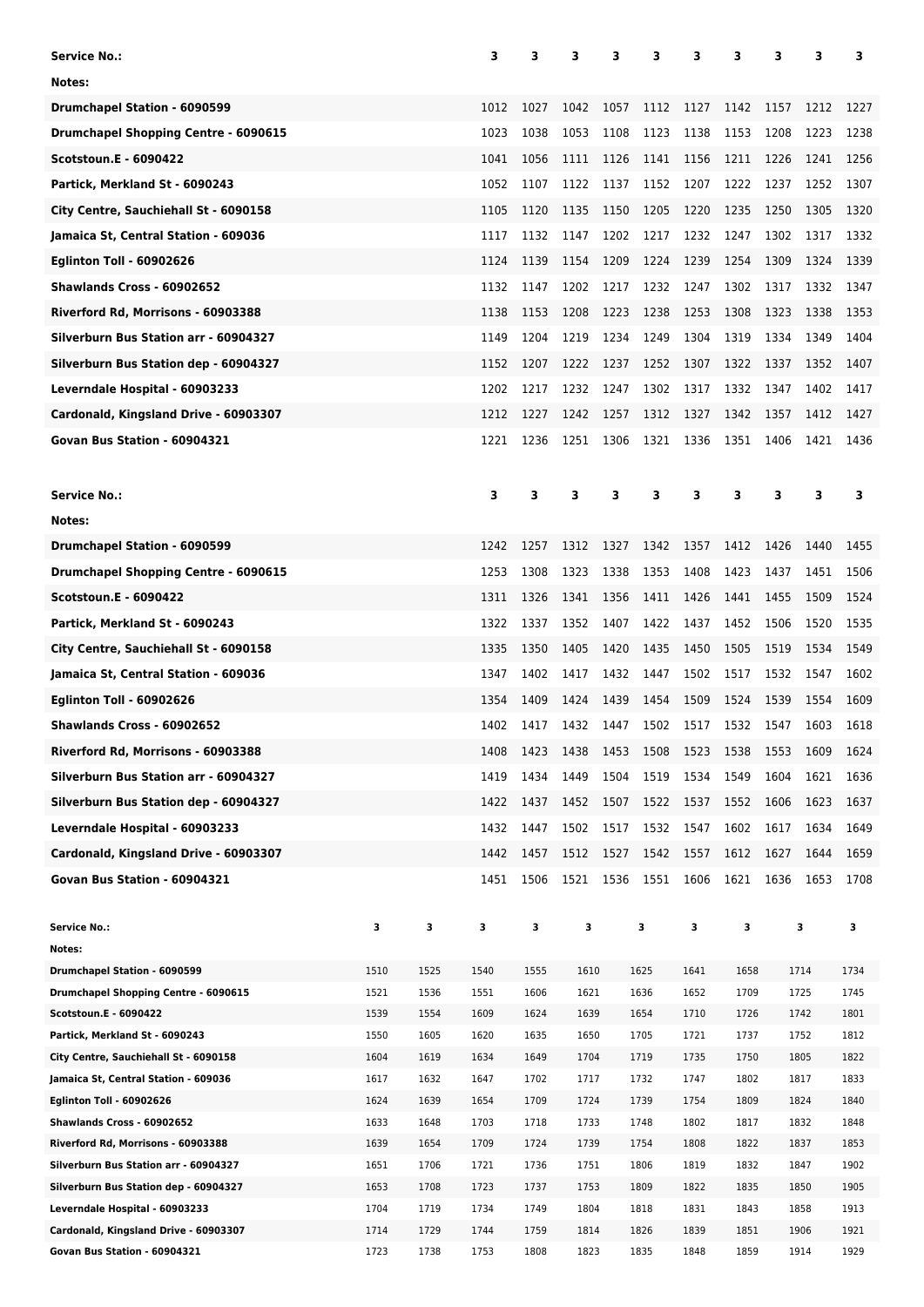| <b>Service No.:</b>                   | 3    | 3    | 3    | 3    | 3    | 3    | 3    | 3    | 3    | 3    |
|---------------------------------------|------|------|------|------|------|------|------|------|------|------|
| Notes:                                |      |      |      |      |      |      |      |      |      |      |
| <b>Drumchapel Station - 6090599</b>   | 1756 | 1816 | 1837 | 1859 | 1931 | 2001 | 2032 | 2102 | 2132 | 2202 |
| Drumchapel Shopping Centre - 6090615  | 1806 | 1826 | 1847 | 1909 | 1941 | 2011 | 2042 | 2112 | 2142 | 2212 |
| <b>Scotstoun.E - 6090422</b>          | 1822 | 1842 | 1902 | 1924 | 1956 | 2026 | 2057 | 2127 | 2157 | 2227 |
| Partick, Merkland St - 6090243        | 1832 | 1852 | 1912 | 1934 | 2005 | 2035 | 2106 | 2136 | 2206 | 2236 |
| City Centre, Sauchiehall St - 6090158 | 1842 | 1902 | 1922 | 1944 | 2014 | 2044 | 2115 | 2145 | 2215 | 2245 |
| Jamaica St, Central Station - 609036  | 1853 | 1913 | 1933 | 1953 | 2023 | 2053 | 2123 | 2153 | 2223 | 2253 |
| <b>Eglinton Toll - 60902626</b>       | 1900 | 1920 | 1940 | 1959 | 2029 | 2059 | 2129 | 2159 | 2229 | 2259 |
| Shawlands Cross - 60902652            | 1907 | 1927 | 1947 | 2005 | 2035 | 2105 | 2135 | 2205 | 2235 | 2305 |
| Riverford Rd, Morrisons - 60903388    | 1912 | 1932 | 1952 | 2010 | 2040 | 2110 | 2140 | 2210 | 2240 | 2310 |
| Silverburn Bus Station arr - 60904327 | 1921 | 1941 | 2000 | 2018 | 2048 | 2118 | 2148 | 2218 | 2248 |      |
| Silverburn Bus Station dep - 60904327 | 1924 | 1944 | 2002 | 2021 | 2051 | 2121 | 2151 | 2221 | 2251 |      |
| Leverndale Hospital - 60903233        | 1932 | 1951 | 2009 | 2028 | 2058 | 2128 | 2158 | 2228 | 2258 | 2324 |
| Cardonald, Kingsland Drive - 60903307 | 1940 | 1959 | 2017 | 2036 | 2106 | 2136 | 2206 | 2236 | 2306 | 2332 |
| Govan Bus Station - 60904321          | 1947 | 2006 | 2024 | 2043 | 2113 | 2143 | 2213 | 2243 | 2313 | 2339 |

| <b>Service No.:</b>                         | 3    | 3    |
|---------------------------------------------|------|------|
| Notes:                                      |      |      |
| Drumchapel Station - 6090599                | 2232 | 2302 |
| <b>Drumchapel Shopping Centre - 6090615</b> | 2242 | 2312 |
| <b>Scotstoun.E - 6090422</b>                | 2257 | 2327 |
| Partick, Merkland St - 6090243              | ---- | ---- |
| City Centre, Sauchiehall St - 6090158       | 2315 | 2345 |
| Jamaica St, Central Station - 609036        | 2323 | 2353 |
| <b>Eglinton Toll - 60902626</b>             | 2329 | 2359 |
| Shawlands Cross - 60902652                  | 2335 | 0005 |
| Riverford Rd, Morrisons - 60903388          | 2340 | 0010 |
| Silverburn Bus Station arr - 60904327       | ---- | ---- |
| Silverburn Bus Station dep - 60904327       | ---- | ---- |
| Leverndale Hospital - 60903233              | 2354 | 0024 |
| Cardonald, Kingsland Drive - 60903307       | 0002 | 0032 |
| Govan Bus Station - 60904321                | ---- | ---- |

## **3: Govan - Drumchapel**

**Monday to Friday**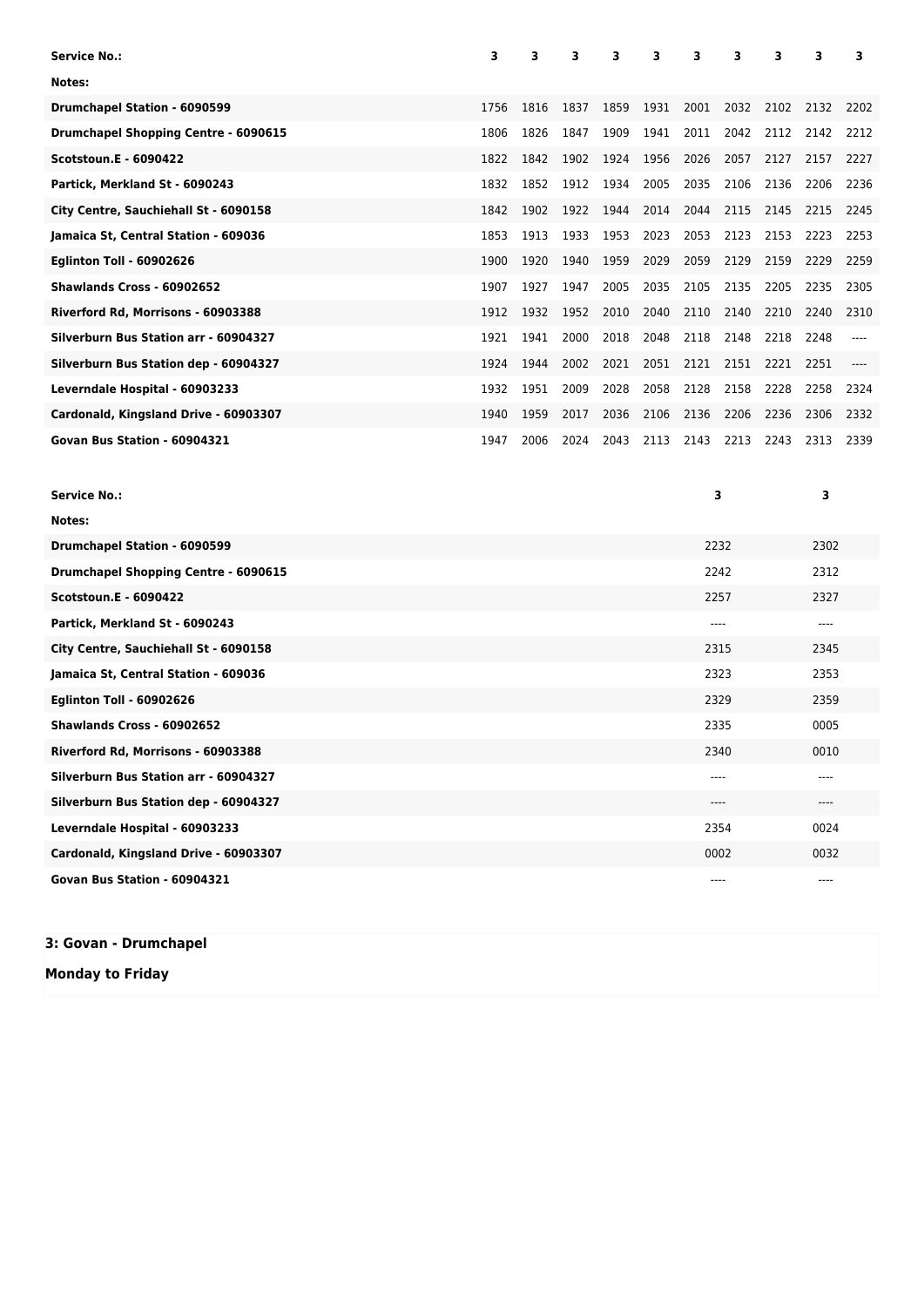| <b>Service No.:</b>                   | 3     | з    | 3    | 3    | з     | 3    | з    | з    | 3    | 3    |
|---------------------------------------|-------|------|------|------|-------|------|------|------|------|------|
| Notes:                                |       |      |      |      |       |      |      |      |      |      |
| Govan Bus Station - 60904321          |       |      |      | 0555 | 0620  | 0639 | 0659 | 0713 | 0727 | 0742 |
| Cardonald, Kingsland Drive - 60903306 | $---$ | 0514 | 0539 | 0603 | 0628  | 0647 | 0707 | 0722 | 0736 | 0751 |
| Leverndale Hospital - 60903234        | ----  | 0523 | 0548 | 0612 | 0637  | 0656 | 0716 | 0731 | 0746 | 0801 |
| Silverburn Bus Station arr - 60904331 | ----  |      |      |      |       |      |      |      |      |      |
| Silverburn Bus Station dep - 60904331 |       |      |      |      |       |      |      |      |      |      |
| Silverburn, Barrhead Rd - 60902890    | ----  |      |      |      |       |      |      |      |      |      |
| Riverford Rd, Morrisons - 60903387    | ----  | 0539 | 0604 | 0628 | 0654  | 0714 | 0734 | 0749 | 0804 | 0819 |
| Shawlands Cross - 60902653            | $---$ | 0544 | 0609 | 0634 | 0700  | 0720 | 0741 | 0756 | 0812 | 0827 |
| <b>Eglinton Toll - 60902627</b>       | ----  | 0550 | 0615 | 0640 | 0706  | 0727 | 0748 | 0804 | 0820 | 0835 |
| Hope St, Central Station - 60903519   | 0513  | 0558 | 0623 | 0648 | 0714  | 0735 | 0756 | 0812 | 0828 | 0843 |
| Charing Cross - 6090176               | 0519  | 0604 | 0629 | 0655 | 0721  | 0743 | 0804 | 0820 | 0836 | 0851 |
| Partick Bus Station arr - 60904156    | $---$ | 0613 | 0638 | 0704 | 0730  | 0753 | 0814 | 0832 | 0848 | 0903 |
| Partick Bus Station dep - 60904156    | 0528  | 0614 | 0639 | 0705 | 0732  | 0756 | 0817 | 0834 | 0850 | 0905 |
| <b>Scotstoun.W - 6090423</b>          | 0537  | 0624 | 0649 | 0715 | 0742  | 0806 | 0827 | 0845 | 0901 | 0916 |
| Drumchapel Shopping Centre - 6090613  | 0550  | 0639 | 0704 | 0730 | 0757  | 0821 | 0842 | 0900 | 0916 | 0931 |
| Drumchapel Station - 6090599          | 0559  | 0649 | 0714 | 0740 | 0807  | 0831 | 0852 | 0910 | 0926 | 0941 |
|                                       |       |      |      |      |       |      |      |      |      |      |
|                                       |       |      |      |      |       |      |      |      |      |      |
| <b>Service No.:</b>                   | 3     | 3    | 3    | 3    | 3     | з    | 3    | 3    | 3    | 3    |
| Notes:                                |       |      |      |      |       |      |      |      |      |      |
| Govan Bus Station - 60904321          | 0757  | 0812 | 0827 | 0842 | 0857  | 0907 | 0922 | 0937 | 0952 | 1007 |
| Cardonald, Kingsland Drive - 60903306 | 0806  | 0821 | 0836 | 0851 | 0906  | 0916 | 0931 | 0946 | 1001 | 1016 |
| Leverndale Hospital - 60903234        | 0816  | 0831 | 0846 | 0901 | 0916  | 0925 | 0940 | 0955 | 1010 | 1025 |
| Silverburn Bus Station arr - 60904331 |       |      |      |      | $---$ | 0935 | 0950 | 1005 | 1020 | 1035 |
| Silverburn Bus Station dep - 60904331 |       |      |      |      |       | 0938 | 0953 | 1008 | 1023 | 1038 |
| Silverburn, Barrhead Rd - 60902890    | ----  |      |      |      |       |      |      |      |      |      |
| Riverford Rd, Morrisons - 60903387    | 0834  | 0849 | 0904 | 0919 | 0934  | 0949 | 1004 | 1019 | 1034 | 1049 |
| Shawlands Cross - 60902653            | 0842  | 0857 | 0911 | 0925 | 0940  | 0955 | 1010 | 1025 | 1040 | 1055 |
| <b>Eglinton Toll - 60902627</b>       | 0850  | 0905 | 0919 | 0933 | 0948  | 1003 | 1018 | 1033 | 1048 | 1103 |
| Hope St, Central Station - 60903519   | 0858  | 0913 | 0927 | 0941 | 0956  | 1011 | 1026 | 1041 | 1056 | 1111 |
| Charing Cross - 6090176               | 0906  | 0921 | 0935 | 0949 | 1004  | 1019 | 1034 | 1049 | 1104 | 1119 |
| Partick Bus Station arr - 60904156    | 0918  | 0933 | 0947 | 1001 | 1016  | 1031 | 1046 | 1101 | 1116 | 1131 |
| Partick Bus Station dep - 60904156    | 0920  | 0935 | 0950 | 1004 | 1019  | 1034 | 1049 | 1104 | 1119 | 1134 |
| Scotstoun.W - 6090423                 | 0931  | 0946 | 1001 | 1015 | 1030  | 1045 | 1100 | 1115 | 1130 | 1145 |
| Drumchapel Shopping Centre - 6090613  | 0946  | 1001 | 1016 | 1030 | 1045  | 1100 | 1115 | 1130 | 1145 | 1200 |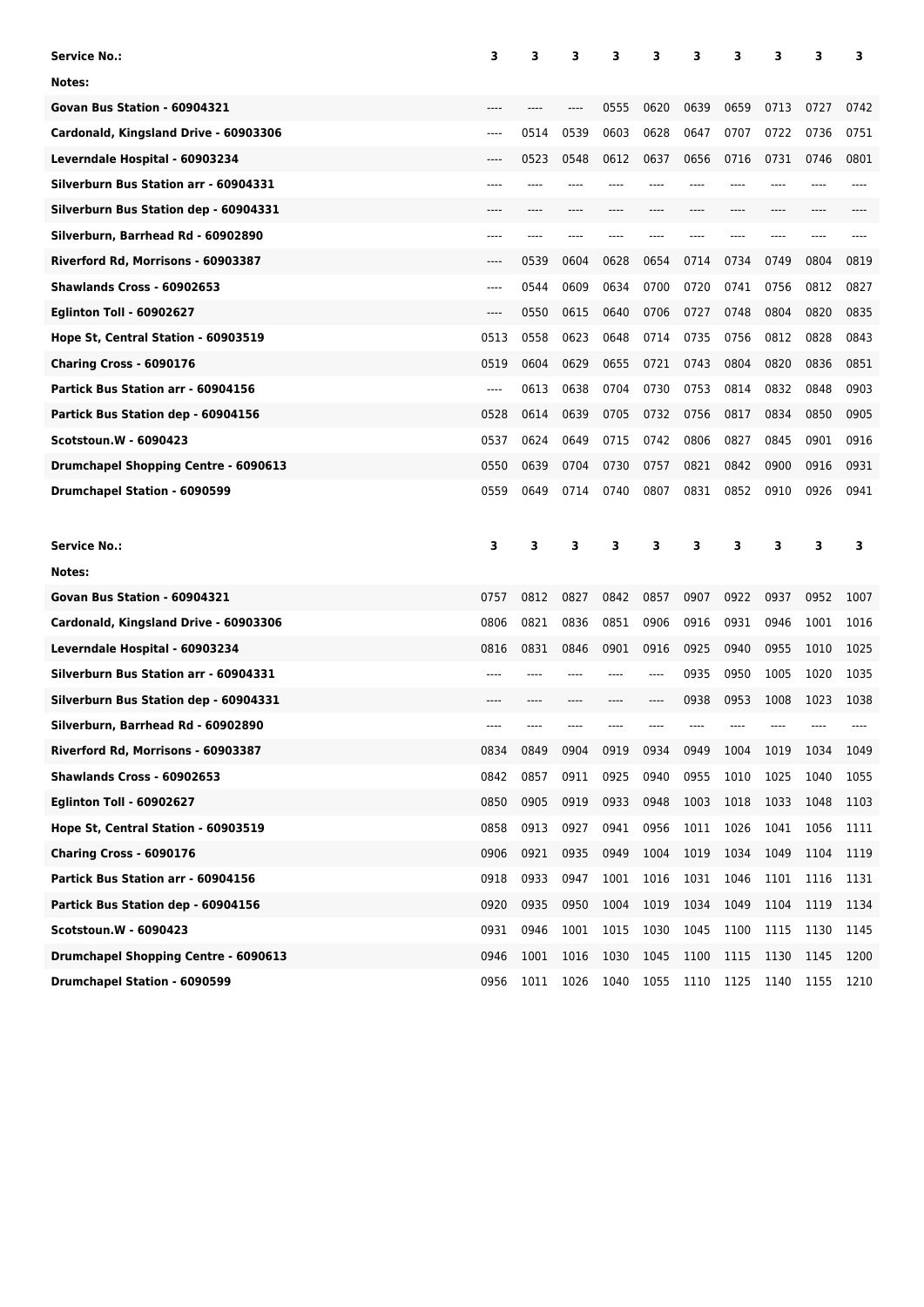| Service No.:                          | 3     | з    | 3    | 3    | 3    | 3    | 3    | 3    | 3    | з    |
|---------------------------------------|-------|------|------|------|------|------|------|------|------|------|
| Notes:                                |       |      |      |      |      |      |      |      |      |      |
| Govan Bus Station - 60904321          | 1022  | 1037 | 1052 | 1107 | 1122 | 1137 | 1152 | 1207 | 1222 | 1237 |
| Cardonald, Kingsland Drive - 60903306 | 1031  | 1046 | 1101 | 1116 | 1131 | 1146 | 1201 | 1216 | 1231 | 1246 |
| Leverndale Hospital - 60903234        | 1040  | 1055 | 1110 | 1125 | 1140 | 1155 | 1210 | 1225 | 1240 | 1255 |
| Silverburn Bus Station arr - 60904331 | 1050  | 1105 | 1120 | 1135 | 1150 | 1205 | 1220 | 1235 | 1250 | 1305 |
| Silverburn Bus Station dep - 60904331 | 1053  | 1108 | 1123 | 1138 | 1153 | 1208 | 1223 | 1238 | 1253 | 1308 |
| Silverburn, Barrhead Rd - 60902890    | $---$ |      |      |      |      |      |      |      |      |      |
| Riverford Rd, Morrisons - 60903387    | 1104  | 1119 | 1134 | 1149 | 1204 | 1219 | 1234 | 1249 | 1304 | 1319 |
| Shawlands Cross - 60902653            | 1110  | 1125 | 1140 | 1155 | 1210 | 1225 | 1240 | 1255 | 1310 | 1325 |
| <b>Eglinton Toll - 60902627</b>       | 1118  | 1133 | 1148 | 1203 | 1218 | 1233 | 1248 | 1303 | 1318 | 1333 |
| Hope St, Central Station - 60903519   | 1126  | 1141 | 1156 | 1211 | 1226 | 1241 | 1256 | 1311 | 1326 | 1341 |
| Charing Cross - 6090176               | 1134  | 1149 | 1204 | 1219 | 1234 | 1249 | 1304 | 1319 | 1334 | 1349 |
| Partick Bus Station arr - 60904156    | 1146  | 1201 | 1216 | 1231 | 1246 | 1301 | 1316 | 1331 | 1346 | 1401 |
| Partick Bus Station dep - 60904156    | 1149  | 1204 | 1219 | 1234 | 1249 | 1304 | 1319 | 1334 | 1349 | 1404 |
| <b>Scotstoun.W - 6090423</b>          | 1200  | 1215 | 1230 | 1245 | 1300 | 1315 | 1330 | 1345 | 1400 | 1415 |
| Drumchapel Shopping Centre - 6090613  | 1215  | 1230 | 1245 | 1300 | 1315 | 1330 | 1345 | 1400 | 1415 | 1430 |
| <b>Drumchapel Station - 6090599</b>   | 1225  | 1240 | 1255 | 1310 | 1325 | 1340 | 1355 | 1410 | 1425 | 1440 |
|                                       |       |      |      |      |      |      |      |      |      |      |
| <b>Service No.:</b>                   | 3     | 3    | 3    | 3    | 3    | з    | 3    | 3    | 3    | 3    |
| Notes:                                |       |      |      |      |      |      |      |      |      |      |
| Govan Bus Station - 60904321          | 1252  | 1307 | 1322 | 1337 | 1352 | 1407 | 1422 | 1436 | 1448 | 1500 |
| Cardonald, Kingsland Drive - 60903306 | 1301  | 1316 | 1331 | 1346 | 1401 | 1416 | 1431 | 1445 | 1457 | 1509 |
| Leverndale Hospital - 60903234        | 1310  | 1325 | 1340 | 1355 | 1410 | 1425 | 1440 | 1454 | 1507 | 1519 |
| Silverburn Bus Station arr - 60904331 | 1320  | 1335 | 1350 | 1405 | 1420 | 1435 | 1450 | 1504 | 1517 | 1529 |
| Silverburn Bus Station dep - 60904331 | 1323  | 1338 | 1353 | 1408 | 1423 | 1438 | 1453 | 1507 | 1520 | 1532 |
| Silverburn, Barrhead Rd - 60902890    |       |      |      |      |      |      |      |      |      |      |
| Riverford Rd, Morrisons - 60903387    | 1334  | 1349 | 1404 | 1419 | 1434 | 1449 | 1504 | 1518 | 1531 | 1543 |
| Shawlands Cross - 60902653            | 1340  | 1355 | 1410 | 1425 | 1440 | 1455 | 1510 | 1524 | 1537 | 1549 |
| <b>Eglinton Toll - 60902627</b>       | 1348  | 1403 | 1418 | 1433 | 1448 | 1503 | 1518 | 1532 | 1545 | 1557 |
| Hope St, Central Station - 60903519   | 1356  | 1411 | 1426 | 1441 | 1456 | 1511 | 1526 | 1541 | 1554 | 1606 |
| Charing Cross - 6090176               | 1404  | 1419 | 1434 | 1449 | 1504 | 1519 | 1534 | 1549 | 1603 | 1615 |
| Partick Bus Station arr - 60904156    | 1416  | 1431 | 1446 | 1501 | 1516 | 1531 | 1546 | 1602 | 1616 | 1628 |
| Partick Bus Station dep - 60904156    | 1419  | 1434 | 1449 | 1504 | 1519 | 1534 | 1549 | 1605 | 1619 | 1631 |
| Scotstoun.W - 6090423                 | 1430  | 1445 | 1500 | 1515 | 1530 | 1545 | 1600 | 1616 | 1630 | 1642 |
| Drumchapel Shopping Centre - 6090613  | 1445  | 1500 | 1515 | 1530 | 1545 | 1600 | 1615 | 1631 | 1645 | 1657 |